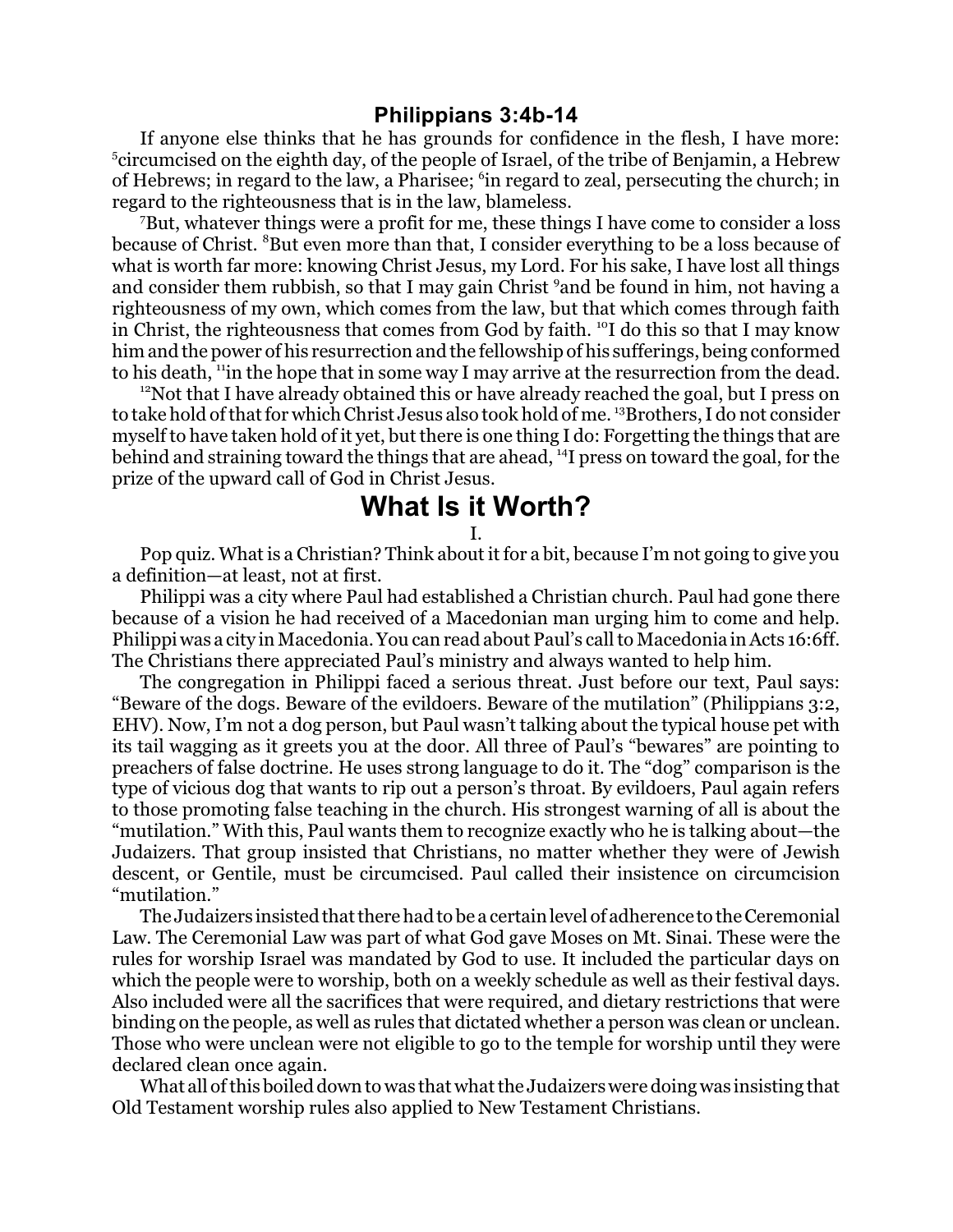Following those rules was complicated. Fail, and you needed to make some additional sacrifices in restitution.

If people were going to try to apply Old Testament worship rules, Paul said, *he* was the champion. *He* was better at it than *any* of those Judaizers. "If anyone else thinks that he has grounds for confidence in the flesh, I have more: <sup>5</sup> circumcised on the eighth day, of the people of Israel, of the tribe of Benjamin, a Hebrew of Hebrews; in regard to the law, a Pharisee; <sup>6</sup>in regard to zeal, persecuting the church; in regard to the righteousness that is in the law, blameless" (Philippians 3:4-6, EHV). These were all impressive things.

II.

Back to our pop quiz. What is a Christian? Let's throw out a few true/false statements to help you out. True or false? Jesus Christ went to the cross to destroy death and give you the gift of eternal life. Your answer: true. Because of what Jesus did for you on the cross, your sins are forgiven and you are covered in the righteousness ofChrist. Your answer: true. You are declared holy and just before the throne of God. Your answer: true. On the day of the resurrection you will experience never-ending joy and peace as you are gathered in to glory with your Lord Jesus Christ. Your answer: true.

Are you coming up with a bit more of a definition for a Christian? Perhaps you will answer: Christians are those who believe the message of the gospel—that Jesus died for their sins and gave them his perfection so they can stand before God's throne and be welcomed into heaven. Good.

So...why do many who call themselves Christian add things to the gospel? Some who call themselves Christian say that people are saved by obedience to the "precepts" of the gospel. What *that* means is that there are a set of rules to be obeyed to earn salvation. That's not the gospel. There are some who say that the gospel is to be a feeling that tolerates other people's beliefs and ignores what is contrary to what the Bible says. That's not the gospel. There are some who speak of the "full gospel." The simple message of what Jesus did is not enough; there must be something added to it, like holiness of living, or speaking in tongues, before a person has the full gospel. That robs sinners of the comfort of the gospel.

III.

"But, whatever things were a profit for me, these things I have come to consider a loss because of Christ. <sup>8</sup>But even more than that, I consider everything to be a loss because of what is worth far more: knowing Christ Jesus, my Lord. For his sake, I have lost all things and consider them rubbish, so that I may gain Christ" (Philippians 3:7-8, EHV).

Most English translations sanitize things a little bit. "Rubbish," or "garbage" aren't wrong translations, but Paul's word is stronger. Have you ever cleaned out a chicken coop? It stinks. It's awful. It might make you choke and gag if you aren't wearing something to cover your nose. Paul's word translated rubbish here means dung; manure.

All the "additions" to the gospel, all the attempts to create "rules" for Christians to keep, or higher ideals to meet, anything a person thinks he or she must do to "help" with salvation are nothing less than a smelly pile of manure.

Remember what Isaiah said about our efforts to please God? "All of us have become like something unclean, and all our righteous acts are like a filthy cloth" (Isaiah 64:6, EHV). I won't trouble you with the more literal meaning of a filthy cloth; suffice it to say that Isaiah was pretty graphic, just like Paul.

Let's look at the manure pile of additions to the gospel in the context of Paul's following verse, as well. "I consider everything to be a loss because of what is worth far more: knowing Christ Jesus, my Lord. For his sake, I have lost all things and consider them